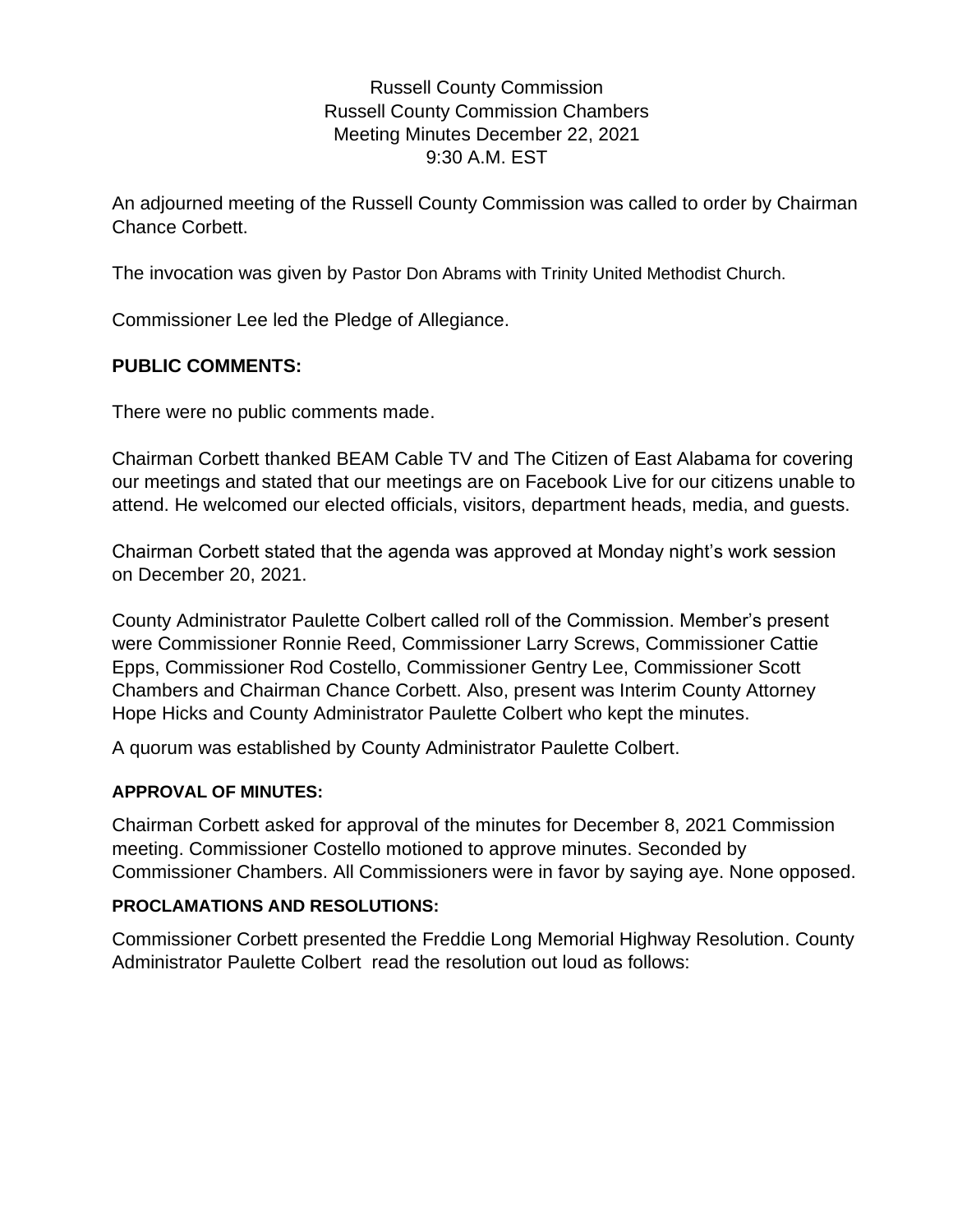#### RUSSELL COUNTY COMMISSION PHENIX CITY, ALABAMA

#### **RESOLUTION**

#### DESIGNATING OLD SEALE HIGHWAY IN THE SEALE COMMUNITY OF RUSSELL COUNTY, ALABAMA AS THE FREDDIE LONG MEMORIAL HIGHWAY

By Russell County Commission Chairman Chance Corbett, Vice Chairman Rod Costello, County Commissioners Gentry Lee, Scott Chambers, Ronnie Reed, Cattie Epps, and Larry Screws.

WHEREAS, with highest tribute and deepest appreciation, we memorialize the service of former Seale Fire Chief and outstanding community leader Freddie Long, who passed away on December 1, 2021 by naming a road in his memory; and

WHEREAS, a member of Mount Olive Missionary Baptist Church, Freddie Long also served his community as a volunteer firefighter and even Fire Chief of the Seale Volunteer Fire Department for many years, responding to help anyone in need; and

WHEREAS, Freddie Long retired from the Russell County Board of Education as Director of Transportation with a unrivaled wealth of knowledge for the school system and our county; and

WHEREAS, Freddie served the Seale area as well as Russell County as a whole by giving of himself selflessly through projects such as the Russell County Fuel Authority, the first responder and school bus radio systems and even helped ensure that the students, teachers and school buses made it safely onto the very road for which we will name in his honor; and

THEREFORE, BE IT RESOLVED BY THE RUSSELL COUNTY COMMISISON on this 22nd day of December 2021, that in order to commemorate in an enduring manner Freddie Long's service to Russell County, Alabama, the road that runs through Seale, Alabama named Old Seale Highway is hereby designated the Freddie Long Memorial Highway. The County Engineer is requested to place and maintain signs as provided in this resolution.

Motion to approve the resolution by Commissioner Costello. Seconded by Commissioner Reed. Commissioner Screws asked if all Commissioners should sign the resolution. Chairman Corbett agreed and asked Mrs. Colbert to affix all the signature areas on the resolution to be signed. After further discussion, Chairman Corbett stated that the plan is to approve it today and present it at a later time and unveil the sign on site on Highway 431. Call for vote was done by County Administrator Paulette Colbert: District 4: Reed, yes. District 7: Screws, yes. District 5: Epps, yes. District 3: Costello, yes. District 1: Lee, yes. District 2: Chambers, yes. District 6: Corbett, yes. The Commission passed the motion unanimously. Commissioner Lee asked if this would change people's addresses on the road. Chairman Corbett stated that he was very careful in the resolution that it would just be dedicated, not actually changed.

#### **DISCUSSION ITEMS:**

No discussion items were made.

#### **BUSINESS ITEMS:**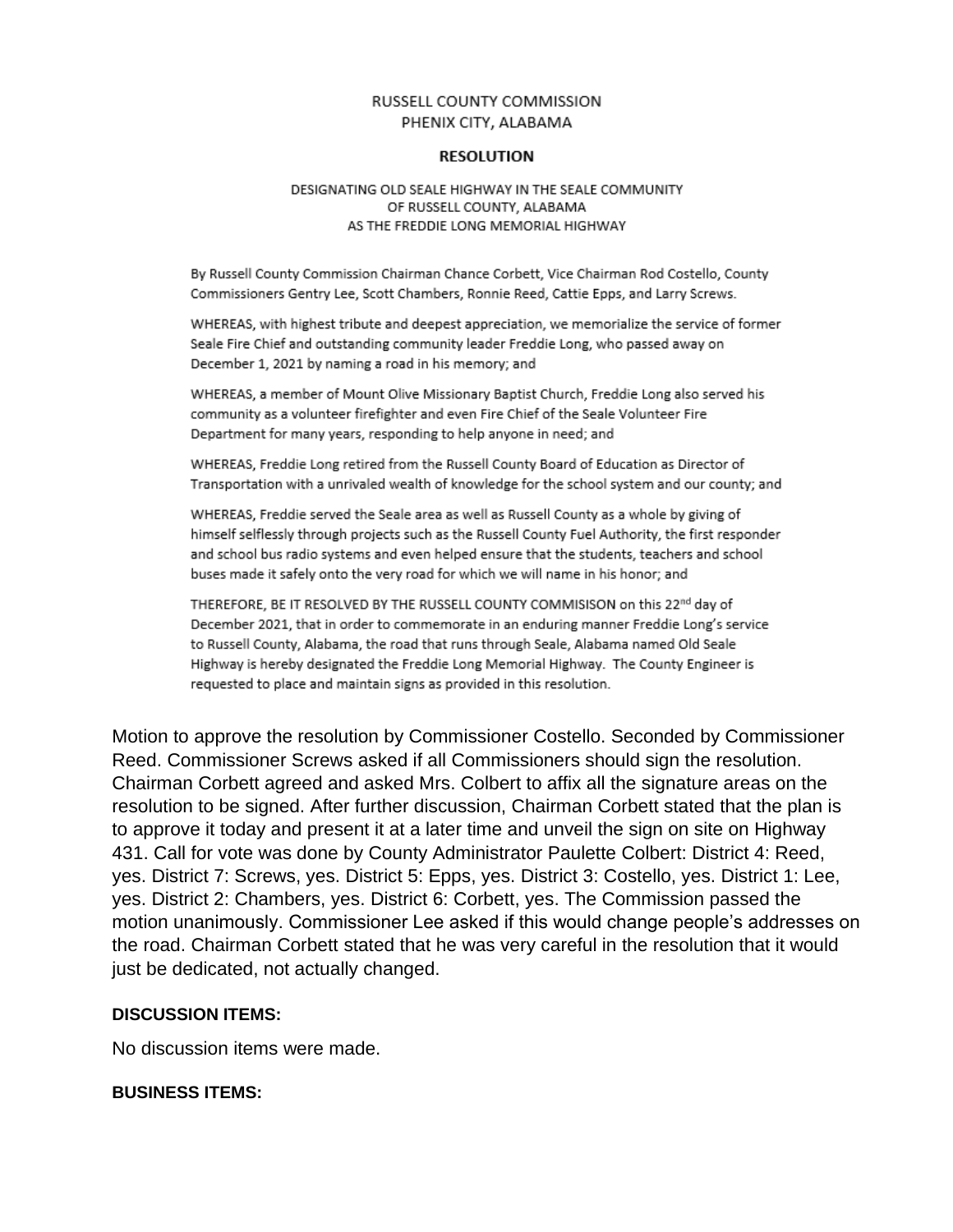Chairman Corbett recognized Probate Judge Alford Harden who presented approval for the Harper Family Cemetery. Judge Harden stated that the Commissioners had a request from the Harper family that's on Old Seale Highway, and it's in Commissioner Corbett's district, that contained all the guidelines they've met according to the law and it's his request that they approve this cemetery. Motion to approve by Chairman Corbett. Seconded by Commissioner Screws. In discussion, Chairman Corbett added that he received a letter from McGill McBride, who was contracted to draw up the plats, and to do the paperwork on it. He stated that there was a phone number for Mr. Michael Harper on the cover, which was a wrong contact number, so he couldn't contact him. He stated that Judge Harden stated Monday night there was not arguments or opposition to having this done so he goes with the recommendation. As him being the Commissioner for that district, he has had none as well. All Commissioners were in favor by saying aye. None opposed. The Commission passed the motion unanimously.

Chairman Corbett recognized Interim EMA Director David Martin with the COVID Response Trailer bid update. Mr. Martin stated that this COVID response trailer is purchased through CDBG grant funds, and ADECA had requested them to bid this, and there were no bids received. After he spoke to Tammy Perdue with ADECA and Ben McGarr with Lee-Russell Council of Governments, they have agreed that they can get a minimum of three quotes and take the lowest. Mr. Martin stated they have done this with Chattahoochee Trailer at \$9,100.00 being the lowest quote. Chairman Corbett stated that Chattahoochee Trailer is the most local company, located in Columbus. Mr. Martin agreed and added that they will not charge them a delivery or a pickup fee. Motion to approve by Commissioner Costello. Seconded by Commissioner Epps. All Commissioners were in favor by saying aye. None opposed. The Commission passed the motion unanimously. Chairman Corbett commented that the reason they are doing this is because it's dealing with COVID funds, and they want to add it to the record as well.

Chairman Corbett recognized Maintenance Director Leon Watson who presented the awarding of the morgue cooler bid. Mr. Watson stated that they ran the cooler out for bid for the material for three weeks and received no bids, but he got three quotes from vendors with the cheapest bid from Johnstone Supply in the amount of \$32,778.30. He added that given the lead time is 25 to 27 weeks, they actually gave them two bids. The next being \$38,766.14 with a 17-week lead time. He requested to ask the coroner the necessity to spend the extra \$5,900 to get it faster. At this point, Mr. Watson asked the Commission to approve the purchase, with either of these prices, so they can move forward on this project. Chairman Corbett spoke to Coroner Sumbry (who was in the meeting) regarding the quotes Mr. Watson had provided. One that is significantly cheaper but would have longer lead time and asked him if there is any problem in waiting the extra time or is he in need to have it go faster and spend more money. Coroner Sumbry said the sooner the better because they needed it yesterday. Chairman Corbett said it helps them understand the necessity for it. Chairman Corbett asked Mr. Watson the amount of the one they can get faster. Mr. Watson stated that the cost is \$38,766.14, and they had budgeted for this project (for the record) with the same company that gave them a quote back in August, but this in now \$10,482.14 over what that quote was so that's actually going to put the budget over the \$35,000 that was budgeted for the project. So, Mr. Watson was hoping that they can use the ARP funds to pay for this but he's still asking the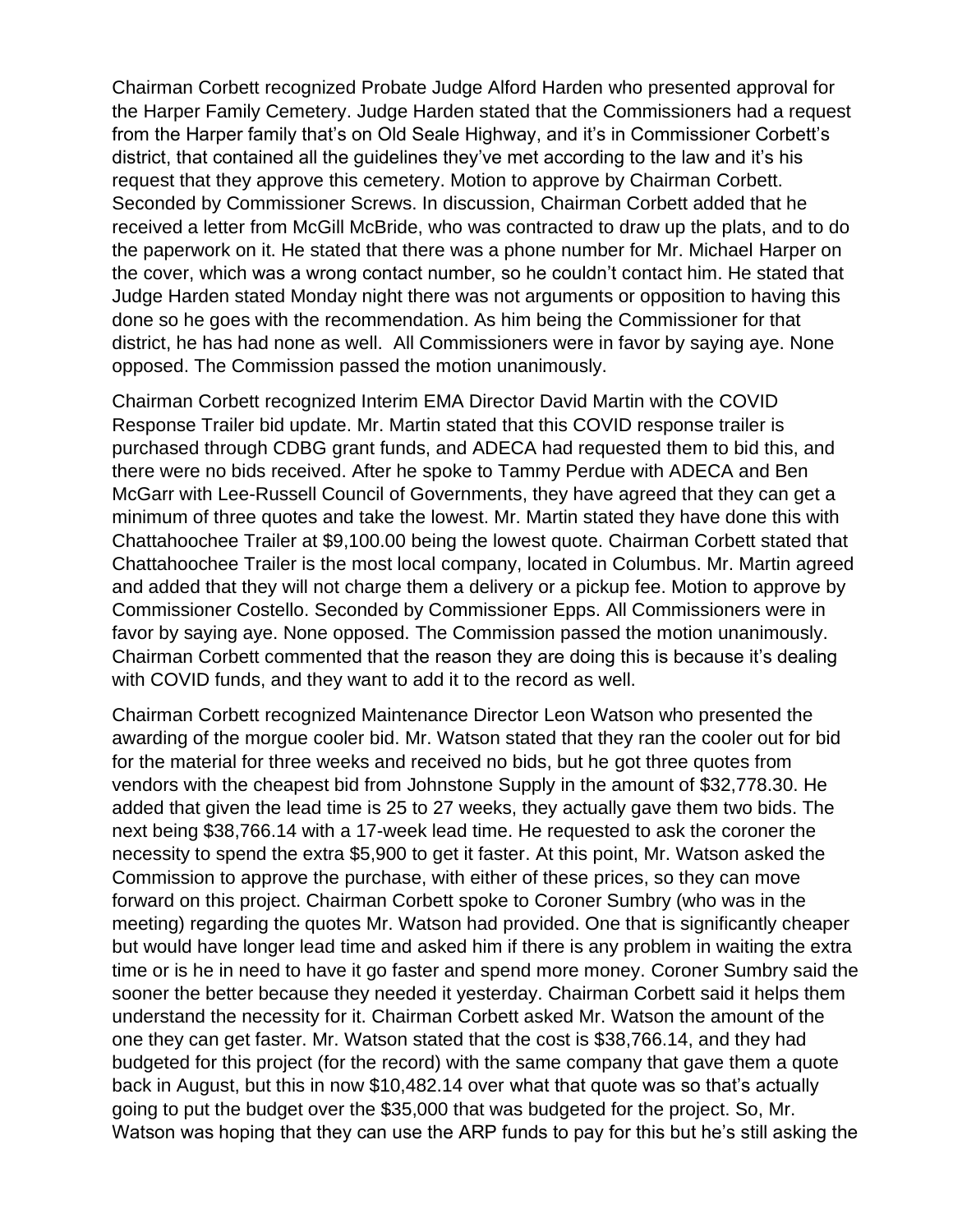Commission to proceed and buy the cooler and go ahead and get the project done. Chairman Corbett stated that he didn't understand that Monday night because he thought it was falling into the budgeted amount. He asked how much is it over the budgeted amount? Mr. Watson stated that the first quote for just the material is falling within the budget but for what it takes to put it in and the slab and all that, it's going to run about \$10,000 over budget. Chairman Corbett asked Attorney Hope Hicks if she has any progress on this since Monday night. Ms. Hicks stated that she sent an email to NACO just wanting to double check behind me on this and they take 10 days (2 weeks) when it's not Christmas holidays. So, she thinks it'll be 2 weeks from now before she can report back for sure with an answer. Chairman Corbett asked Mr. Watson if he thinks he can absorb it in his budget. Mr. Watson agreed he can with a budget modification. Motion to approve the request for the shorter time frame. Mr. Watson stated the price would be \$38,766.14. Motion to approve by Commissioner Screws. Seconded by Commissioner Reed. Commissioner Lee discussed this being the 2<sup>nd</sup> item in a row that we didn't receive a bid on. Since it's never happened before, is it ok to accept the lowest from whoever we want to? Attorney Hope Hicks stated that if you don't get a bid and you need it, she thinks since you've gotten the three quotes, she thinks this is the best you can do. Chairman Corbett stated that it was to his understanding of the bid law is if you have to go out to get the quotes and if you get no quotes, then, you can proceed on with a purchase from that point. Commissioner Lee asked why would this company give us a quote but not bid on it? He said it seems that would throw up a red flag because you are asking for stipulations in the bid that they might not want to meet. Attorney Hope Hicks stated that because this company is telling you 27 weeks and 17 weeks would pay and additional \$6,000, they're probably not wanting to submit bids right now because it sounds like they're having a hard time fulfilling orders, as it is, much less going after orders. So, she thinks, with the times we are in and shortfalls of supplies would explain why we're not getting bids right now. Commissioner Epps stated that she understood Monday evening, that this quote may be higher later on next year. Mr. Watson said that he projected them to be higher as of the first of the year. He has two venders for HVAC equipment that's telling them that one has a 15 percent increase as of the first of the year and the other one has a 10 percent increase so he's going to say it is going to be more, but he really can't predict what the economy is going to do. He said it's all cost of the raw material, the increased labor cost, and increased cost of everything. Mr. Watson stated that this quote, for the record, is only good for 10-days. Chairman Corbett asked who were the bid invitations sent out to? Commissioner Costello was asking too. Mr. Watson stated that they advertised in the paper, and they also called Wood Engine Supply (and they placed a bid), along with Johnstone Supply and United Refrigeration, who are all out of Columbus. Mr. Watson agreed that they all were invited to bid on this project, and he has quotes from them. Commissioner Screws asked if they need to reflect the additional money will come out of his budget in the motion? Chairman Corbett said it was a good point, and to do it for the minutes, as well. He said that Mr. Watson stated that this is an additional \$10,000 increase, if it is not funded through the ARP funding, then you will absorb the additional \$10,000 out of your budget, at this point, with an additional budget transfer? Mr. Watson agreed. Commissioner Screws amended the motion to cover that the additional funds will come out of the maintenance budget. County Administrator Paulette Colbert called the vote: District 4: Reed, yes. District 7: Screws, yes. District 5: Epps, yes. District 3: Costello,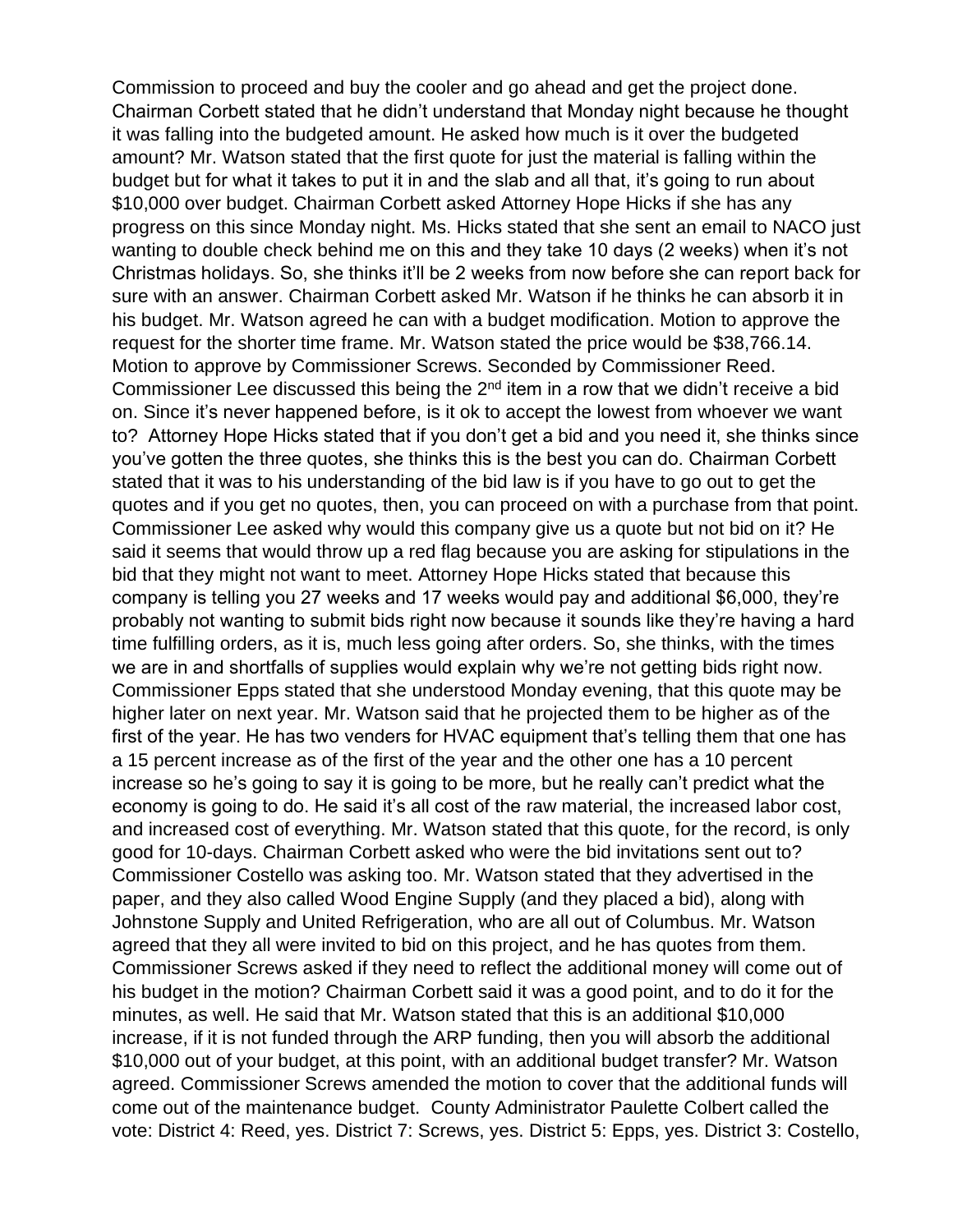yes. District 1: Lee, yes. District 2: Chambers, yes. District 6: Corbett, yes. The Commission passed the motion unanimously.

Chairman Corbett recognized Maintenance Director Leon Watson who presented the awarding of the landscaping bid that covers the Courthouse, the Judicial Center, and the Driver's License Building. Mr. Watson stated that after he had 3 contractors at the walkthrough, we only received two bids for the landscaping and lawn care with only one qualified bidder, and she came in just under our budgeted amount at \$23,400.00 annually, so at this point he requested that the Commission award this bid to Chattahoochee Gardens Inc. in the amount of \$23,400.00 for the Judicial, the Courthouse, and the Driver's License yearly. Chairman Corbett clarified that the Driver's License building is the old health department located next to the Judicial Center, and it has more than just driver's license in it but that's what we call it. Motion to approve by Commission Costello. Seconded by Commissioner Epps. All Commissioners were in favor by saying aye. None opposed. The Commission passed the motion unanimously.

## **COUNTY ENGINEER:**

County Engineer Shawn Blakeney presented the purchase of lighting upgrade at the Ladonia Sports complex from SourceWell, in which the materials itself is an amount of \$420,000.00. He spoke to the county attorney, and they are still waiting on answers, so he is going to let her speak a little on this and can the ARP money be used for this. He said that they think it can, but they're not 100% sure so she is waiting on answers, so, he doesn't have the money in his Parks and Rec budget to absorb this kind of hit if it isn't covered. He said, like Commissioner Epps said earlier, if this isn't purchased or PO' d by the end of the year, there's possibility of at least a 6% or a 10% increase starting January 2022. County Attorney Hope Hicks stated that she is not sure on this one and she wishes she could give definitive answers, but when all of this is new law, trying to find the way and she doesn't want to tell something until she can find every single way to document it, and she does think it's okay, so we don't get hit by the examiners or we don't end up paying something back. She does not feel comfortable with it quite yet to tell us that it's okay. Commissioner Lee motioned to postpone this item. Commissioner Costello seconded. All Commissioners were in favor by saying aye. None opposed. The Commission passed the motion unanimously.

Commissioner Screws then motioned to postpone the bid installation of lighting at the Ladonia Sports Complex. Seconded by Commissioner Lee. All Commissioners were in favor by saying aye. None opposed. The Commission passed the motion unanimously.

Chairman Corbett recognized County Engineer Shawn Blakeney with the financing of the Caterpillar motor grader. Mr. Blakeney requested to allow the Russell County Commission to authorize the Chair and the County Administrator to enter into a four-year leased purchase agreement with leasing to finance of a CAT 120 GC motor grader in the amount of \$273,238.46 from Thompson Cat that would be off the SourceWell purchasing program. Chairman Corbett restated that he is requesting to finance it and he will be able to make the payments within his budget. Mr. Blakeney agreed and to have it paid off next year. Commissioner Screws motioned to approve, seconded by Commissioner Epps. Commissioner Costello asked if he is making payments this upcoming year, and have it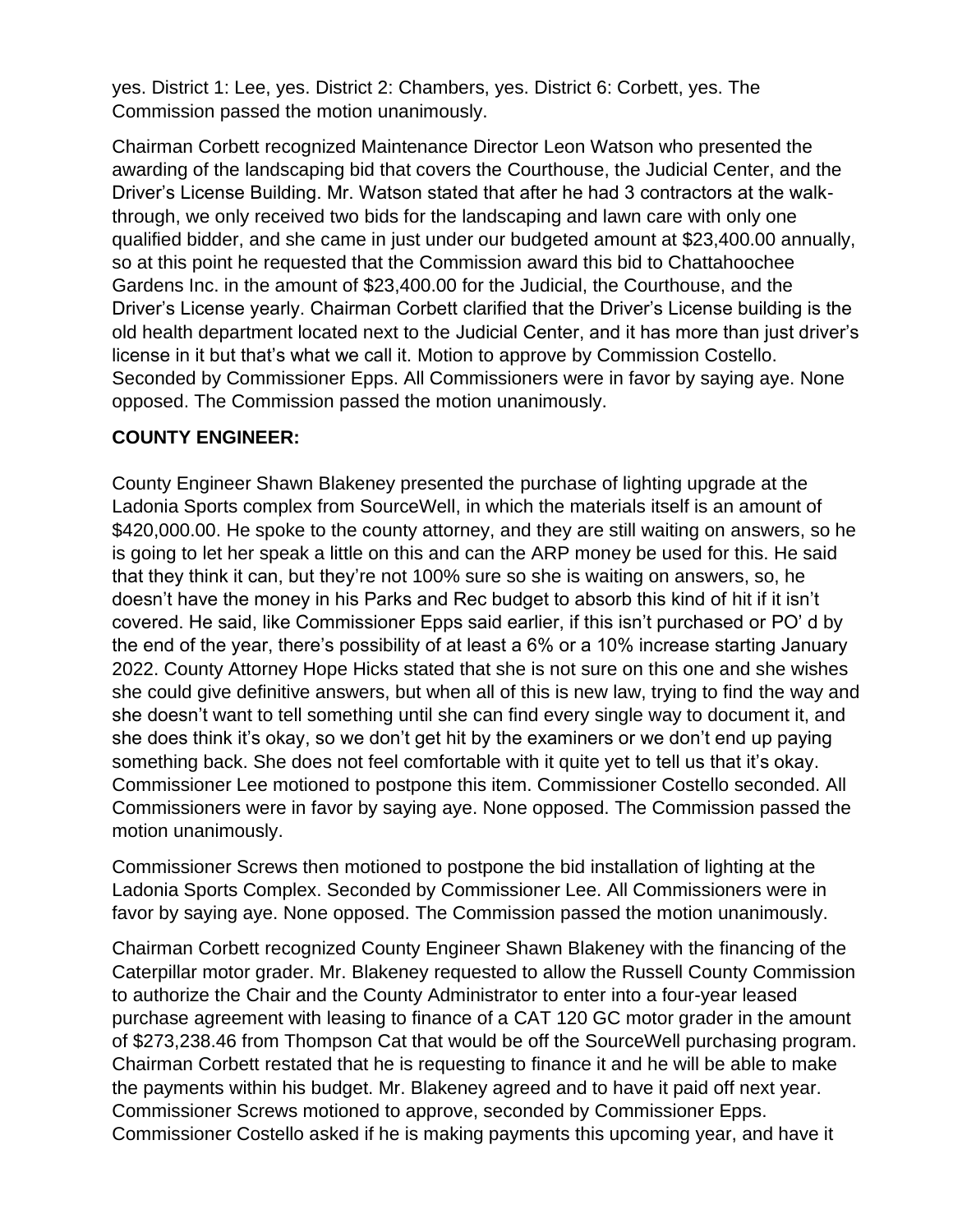paid off the following year with budget? Mr. Blakeney agreed and stated it's like they did the MotorMax this year where they financed it last year and they are paying it off this year. Commissioner Costello told Mrs. Colbert if they anticipate that there will be budgeted moneys in his account for the next year? Mrs. Colbert said he will need to set it aside. Mr. Blakeney said they will in anticipation of it. All Commissioners were in favor by saying aye. None opposed. The Commission passed the motion unanimously.

# **ADMINISTRATOR:**

County Administrator Paulette Colbert presented the request to pay the County Attorney fees from the Coronavirus Rescue Act fund. Mrs. Colbert requested to pay an invoice from Ball, Ball, Matthews, and Novak (and they have a copy of it) in the amount of \$1,685.00 from the Coronavirus Rescue Act Fund. Chairman Corbett asked the attorney if this is qualified funds that we can take out. Attorney Hope Hicks stated that this would fall under the 10% for administration. Ms. Hicks approved paying this from the ARP money. Motion by Commissioner Screws. Seconded by Commissioner Epps. Commissioner Lee asked that the documentation for these fees be retained for the auditors. Chairman Corbett stated from Monday night, Mrs. Colbert is now giving them a summary of fees which have been approved and spent from the ARP money. County Administrator Paulette Colbert called the roll: District 4: Reed, yes. District 7: Screws, yes. District 5: Epps, yes. District 3: Costello, yes. District 1: Lee, yes. District 2: Chambers, yes. District 6: Corbett, yes. The Commission passed the motion unanimously.

# **COUNTY ATTORNEY:**

Interim County Attorney Hope Hicks had nothing to discuss.

# **COMMISIONER DISCUSSION:**

Commissioner Screws asked where we were with the insurance. Chairman Corbett asked Mrs. Colbert to explain because he thought they looked into it and found that it had previously fixed on the ten-year issue with the insurance. Mrs. Colbert agreed and stated that September 2011, the County Commission set a policy that county employees must be in our health insurance plan for ten years before they receive payment of their health insurance upon retirement.

Commissioner Screws asked about when Sonny Brasfield came down, he said that we should wait until we get a report from the treasury department before we start spending, so where does this stand? Attorney Hope Hicks stated that Mr. Brasfield said at that time there was the interim final rule, and he was sort of encouraging people to wait until there was a final rule. She said they have updated the interim final rule, but it's still an interim final rule, but she can tell us that monies are being spend in counties all over the state now. She thinks we're okay to pursue as long as we are following the rules as they are set at the time, we make the decision to spend, then, she thinks we are fine. Commissioner Screws asked about voting on every item. Chairman Corbett said that they have kind of made it a policy that they are voting on each of the ARP funding items for the record in the minutes, does she agree with it? Ms. Hicks agreed with it, and she thinks there are so many I's to dot and T's to cross with this, and having the documentation that the federal